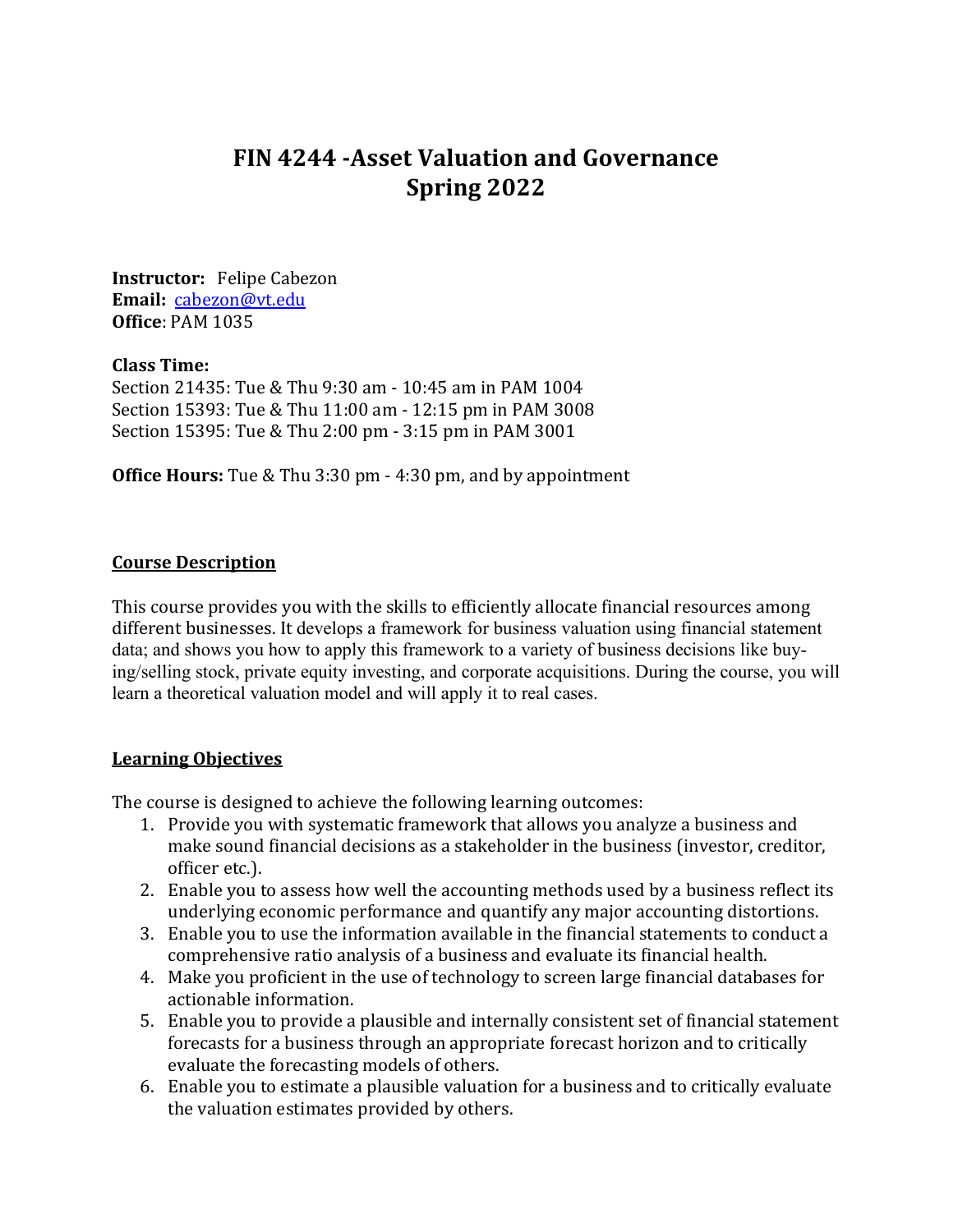# **Required Materials**

The textbook for the course is: Russell Lundholm and Richard Sloan, Equity Valuation and Analysis, Fifth Edition, Independently Published (July 11, 2019). ISBN: 978-1079983357. Available at:<https://www.amazon.com/dp/107998335X>

The book is to be used in conjunction with materials that are freely available on the associated website: [https://www.lundholmandsloan.com.](https://www.lundholmandsloan.com/) This website provides links to software, cases, quizzes, webcasts and other materials related to the course.

# **Canvas**

Course materials are posted on Canvas. Check there for any updates to course materials and for announcements in between class meetings.

# **Grading Policies:**

| 10% |
|-----|
| 35% |
| 25% |
| 30% |
|     |

**Homework**: There will be a short homework for every chapter. Their purpose is to help student to practice and incorporate the new contents. The homework will be posted on Canvas and are due in hardcopy form at the beginning of the next class.

**Group Cases:** The course is divided in five parts. At the end of each part, students will have to apply the contents to a real case and submit a report (there will be specific questions and due dates for each case). Students are allowed -and encouraged- to work in teams to solve these cases. A team can be of a maximum of four students. The reports should be delivered by email on the due date (specific to each case) before the beginning of the class.

**Midterm**: There will be a midterm exam on March 3, during scheduled class time. The midterm will test material covered up to the midterm. No midterm makeup will be given. In case of proven medical emergencies, the weight of the midterm will be added to the final exam.

**Final Exam**: The final exam will test all the material covered in the course. The final exam calendar for each section is:

Section 21435: May 7 from 3:25 pm to 5:25 pm in PAM 1004 Section 15393: May 11 from 1:05 pm to 3:05 pm in PAM 3008 Section 15395: May 9 from 4:25 pm to 6:25 pm in PAM 3001

Score to grade conversions: A: 93+, A-: 90-92.9, B+: 87-89.9, B: 83-86.9, B-: 80-82.9, C+: 77- 79.9, C: 73-76.9, C-: 70-72.9, D+: 67-69.9, D: 63-66.9, D-: 60-62.9, F: 0-59.9.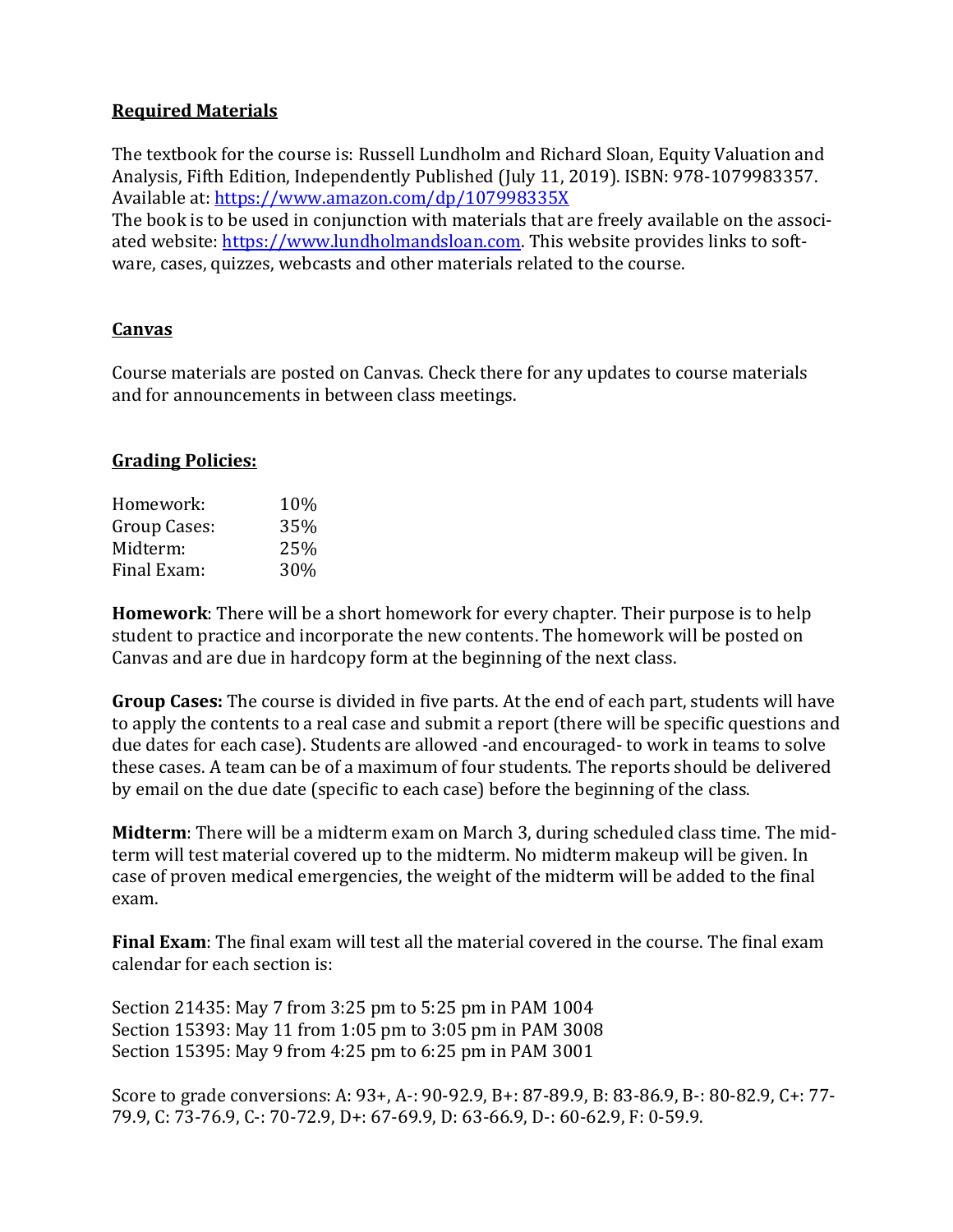# **TENTATIVE COURSE CALENDAR**

| Date   | <b>Topic</b>                      | <b>Readings</b> | <b>Assignment</b><br>Due dates |
|--------|-----------------------------------|-----------------|--------------------------------|
| 25-Jan | <b>Introduction and Overview</b>  | Ch.1            |                                |
| 27-Jan | <b>Business Strategy Analysis</b> | Ch. 2 & 3       |                                |
| 1-Feb  | <b>Business Strategy Analysis</b> | Ch. 2 & 3       |                                |
| 3-Feb  | <b>Accounting Analysis</b>        | Ch.4            | <b>HW1</b>                     |
| 8-Feb  | <b>Accounting Analysis</b>        | Ch.4            |                                |
| 10-Feb | <b>Accounting Analysis</b>        | Ch.4            | Case 1                         |
| 15-Feb | <b>Accounting Analysis</b>        | Ch.4            | HW <sub>2</sub>                |
| 17-Feb | <b>Financial Analysis</b>         | Ch. 5 & 6       |                                |
| 22-Feb | <b>Financial Analysis</b>         | Ch. 5 & 6       | HW <sub>3</sub>                |
| 24-Feb | <b>Financial Analysis</b>         | Ch. 5 & 6       | Case 2                         |
| 1-Mar  | <b>Financial Analysis</b>         | Ch. 5 & 6       |                                |
| 3-Mar  | <b>Midterm</b>                    |                 |                                |
| 8-Mar  | <b>SPRING BREAK</b>               |                 |                                |
| 10-Mar | <b>SPRING BREAK</b>               |                 |                                |
| 15-Mar | Forecasting                       | Ch. 7 & 8       |                                |
| 17-Mar | Forecasting                       | Ch. 7 & 8       | Case 3                         |
| 22-Mar | Forecasting                       | Ch. 7 & 8       | <b>HW4</b>                     |
| 24-Mar | Valuation and Cost of Capital     | Ch. 9 & 10      |                                |
| 29-Mar | Valuation and Cost of Capital     | Ch. 9 & 10      |                                |
| 31-Mar | Valuation and Cost of Capital     | Ch. 9 & 10      | HW <sub>5</sub>                |
| 5-Apr  | Valuation and Cost of Capital     | Ch. 9 & 10      |                                |
| 7-Apr  | <b>Valuation Ratios</b>           | Ch. 11          | Case 4                         |
| 12-Apr | <b>Valuation Ratios</b>           | Ch. 11          |                                |
| 14-Apr | <b>Valuation Complications</b>    | Ch. 12          |                                |
| 19-Apr | <b>Comprehensive Case</b>         |                 |                                |
| 21-Apr | <b>Comprehensive Case</b>         |                 |                                |
| 26-Apr | <b>Comprehensive Case</b>         |                 | Case 5                         |
| 28-Apr | <b>Review of Cases</b>            |                 |                                |
| 3-May  | Prep for the exam                 |                 |                                |

## **Class Etiquette:**

- 1. Please use a folder name card. This will help me learn your names faster.
- 2. If you want to participate in the class, you can either raise your hand or say my name.
- 3. Please arrive on time. If you are going to be late on a particular day, please let me know in advance.
- 4. If you must leave early on a particular day, please let me know in advance.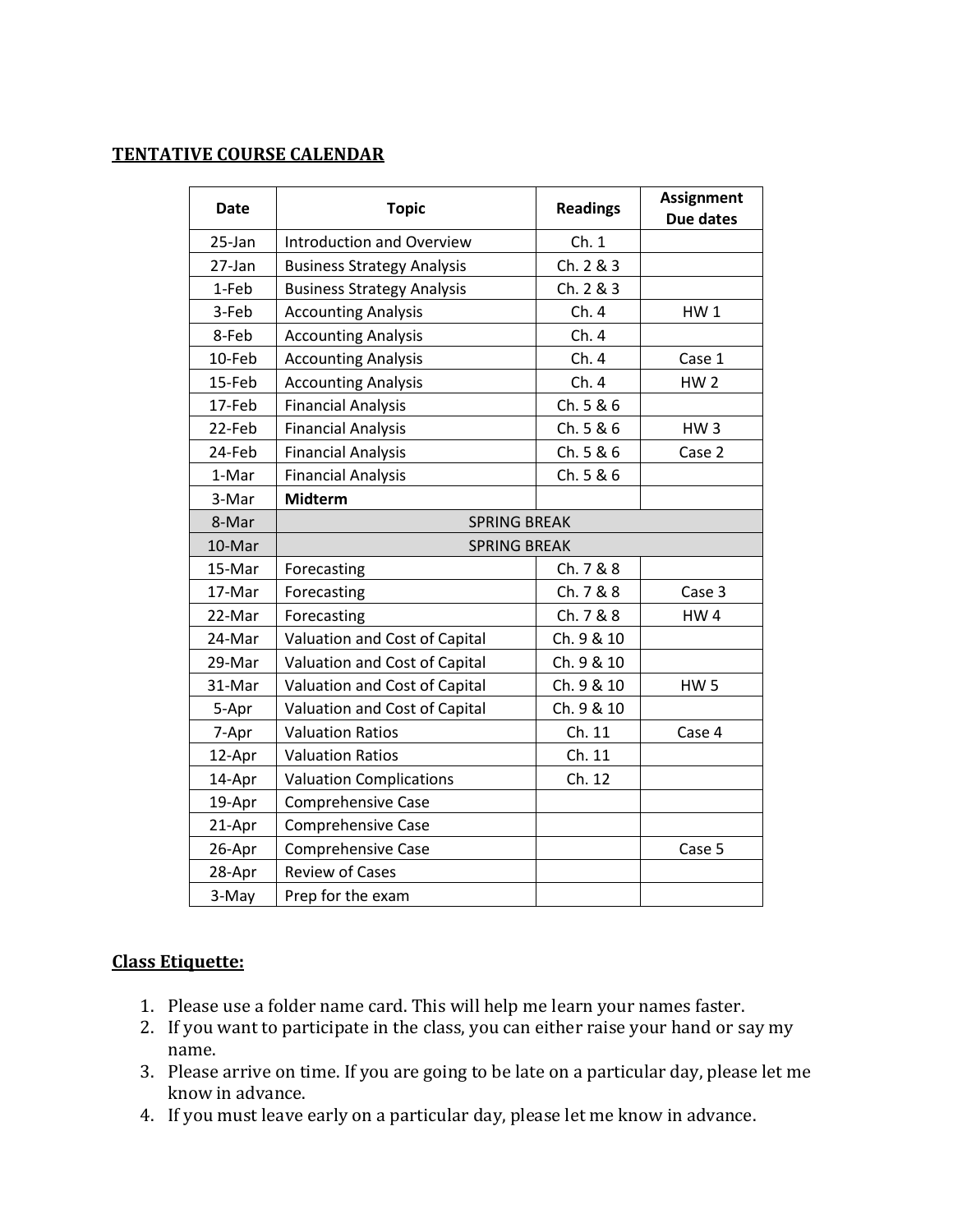# **ADDITIONAL INFORMATION**

# **Honor Code**

The Undergraduate Honor Code will be strictly enforced in this course. Any suspected violations of the Honor Code will be reported to the Honor System for action (without your prior knowledge). Unfortunately, there are no warnings or second chances.

The Undergraduate Honor Code pledge that each member of the university community agrees to abide by states: "As a Hokie, I will conduct myself with honor and integrity at all times. I will not lie, cheat, or steal, nor will I accept the actions of those who do."

Students enrolled in this course are responsible for abiding by the Honor Code. A student who has doubts about how the Honor Code applies to any assignment is responsible for obtaining specific guidance from the course instructor before submitting the assignment for evaluation. Ignorance of the rules does not exclude any member of the University community from the requirements and expectations of the Honor Code. For additional information about the Honor Code, please visit:

### [https://www.honorsystem.vt.edu/Honor Code](https://www.honorsystem.vt.edu/Honor%20Code/)

### **The Virginia Tech Honor Code Pledge for assignments & exams is as follows:**

"I have neither given nor received unauthorized assistance on this assignment/exam." This pledge is to be written out on all graded assignments/work at the university and signed by the student. The Honor Code Pledge represents both an expression of the student's support of the Honor Code and an unambiguous acknowledgment that the student has, on the assignment in question, abided by the obligation that the Honor Code entails. In the absence of a written Honor Pledge, the Honor Code still applies to an assignment.

# **Services for Students with Disabilities**: [www.ssd.vt.edu](http://www.ssd.vt.edu/)

Students requiring special accommodations should notify the instructor by the end of the first week of class. Any student who requires special exam accommodations is responsible for coordinating the exam time with the instructor and for scheduling the exam reservation with the office of Services for Students with Disabilities (SSD). All exam reservations with the office of SSD must be made at least two weeks in advance or earlier as required by the SSD office.

# **Counseling Support**:<https://www.ucc.vt.edu/>

Students under particular personal or academic stress are encouraged to meet with trained counselors at the Cook Counseling Center. All conversations are confidential. Thomas E. Cook Counseling Center; 240 McComas Hall; (540) 231-6557; Office Hours: Monday through Friday, 8:00 am - 5:00 pm; After Hours Service: (540) 231-6557.